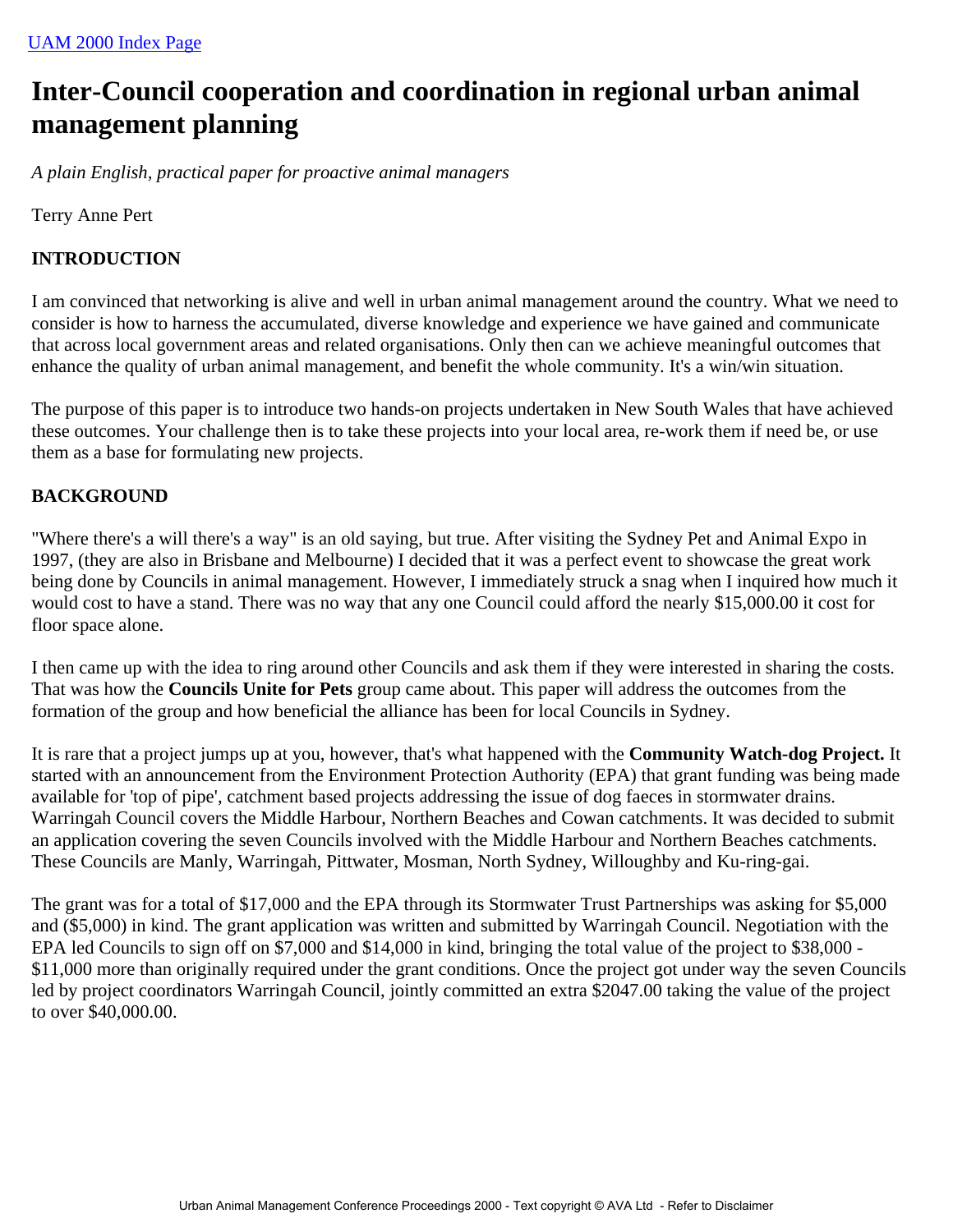# **WHAT TO DO AND HOW TO DO IT**

# **Councils Unite for Pets**

## *(How to form a coalition of Councils and/or interested groups)*

Rule No 1. "Where there's a will there's a way." The key is to find a common thread. For urban Councils it could be something like the Sydney Pet & Animal Expo or other major event. Talk to the agricultural societies who run the Royal shows, there may be an opportunity there. Then there are the local agricultural society shows, or simply plan an event like Warringah's *Dogs' Big Day Out* or *Animal Awareness Days* which are organised in conjunction with the Royal NSW Canine Council. Contact your own state canine Council, animal welfare organisation, pound or anyone else you can think of in your area. The opportunities are limitless.

It may be more difficult for country Councils. However, why not organise a sheep-dog trial at shearing time or some other fun event - maybe some inter-property competition in conjunction with an end of shearing season party.

The Country Women's Association is a wonderful resource and could also be approached. Whilst country Councils are hundreds of kilometres apart, that does not mean that events common to country areas can't be used to promote pro-active Council involvement with community activities. The whole idea is to show pet owners that Councils care about companion animals and recognise their importance and value within communities.

Once you have an event in mind, set about contacting surrounding Councils or other organisations and solicit their support. *Councils' Unite for Pets* started with eight Sydney Councils all chipping in for a stand at the Pet Expo. It was decided that a generic approach was the best. Rather than promote an individual Council, all literature, pamphlets and other printed matter is produced under the Councils Unite for Pets banner.

The logo for each participating Council is displayed within the stand so those pet owners can see if their Council is participating. A visitors' book is kept and there hasn't been one negative comment. The only thing that is obvious is comments such as, "Why isn't my Council represented here"?

The stand is split into three distinct areas:

- **Education -** displays, brochures and promotion of responsible pet ownership including raffles, biodegradable dog litterbags, dung beetles and cat parks.
- **Regulatory** fines under relevant legislation and the compliance role of Councils in areas such as dangerous and restricted dogs, nuisance dogs and cats and straying dogs.
- **Kids Corner** interactive games; the pet ups and downs game where children play a floor game like snakes and ladders that is related to responsible pet ownership; finish the game and get a certificate. Painted voting booths with Hugo the dog and Chester the cat (the Councils Unite for Pets logos) featured with tips on how to take care of dogs and cats. Photo opportunities; have your photo taken as Hugo or Chester by putting your head through a hole in the painted animals. Stick the fur on Hugo and Chester; a bit like pinning the tail on the donkey.

It is fair to say that the stand has been an enormous success, and with comments from the public like, "It is so nice to see that Councils are interested in fostering pet ownership and not in just sending fines", we know we are on a winner. We are ready to do it all again at the end of November, 2000.

However, the Sydney Pet and Animal Expo is a once a year event and the Council officers involved from the initial eight Councils started discussing issues other than the Expo. It was then decided that a monthly meeting to discuss issues, which affected everyone, was a good idea. More Councils joined and to date there are fifteen Councils in the group.

With the introduction in July 1999 of the lifetime registration component of the Companion Animals Act 1998, being able to interact and debate what Councils perceived as the shortcomings of the Act, was most beneficial.

Urban Animal Management Conference Proceedings 2000 - Text copyright © AVA Ltd - Refer to Disclaimer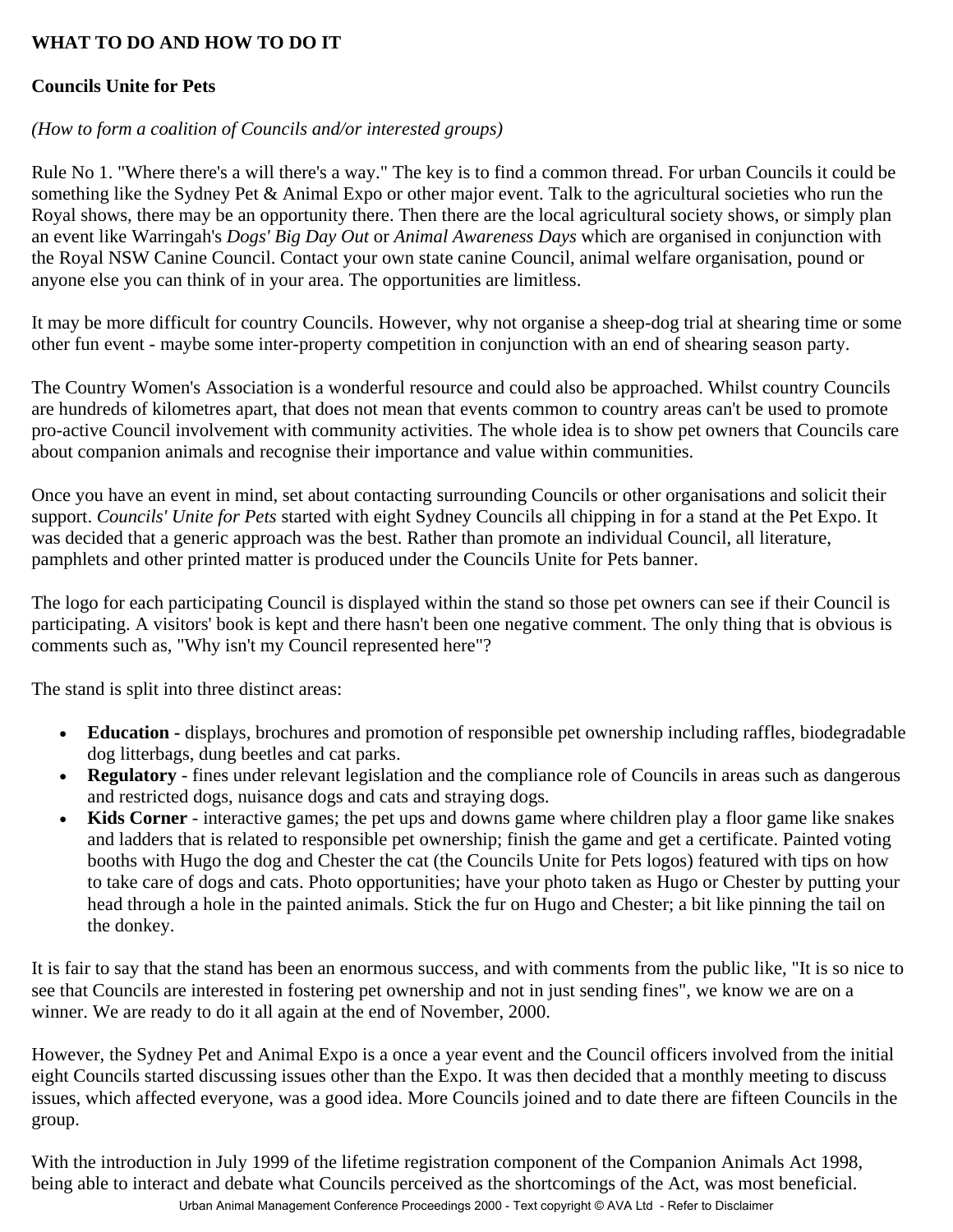Where there were problems, (and there have been many), the group was able to invite representatives from the Department of Local Government to meetings where concerns could be expressed and action taken.

Councils' Unite for Pets continues to lobby the NSW State Government and has gained the support of the Minister for Local Government. The Minister recognised the benefit of having the knowledge of a 'hands-on' person on the Companion Animals Advisory Board and has appointed a representative of the group to sit as an official observer.

Councils in the group hail from Wollongong and Sutherland in the south, to Penrith and Blacktown in the west, Botany and Woollahra in the east and Warringah and Pittwater in the north with many Councils in-between. The group continues to grow and it is anticipated that by the 2001 Pet Expo, twenty Councils will be participating. Alliances can be formed in many ways. For more remote Councils, try joining up with a welfare organisation, vet practice or community group. All it takes is the desire!

## **The Community Watch-dog Project**

The Community Watch-dog Project came about because the Environmental Protection Authority had grant funds available for a project that addressed the issues of pollution of stormwater caused by dog faeces entering stormwater drains. They were looking for an innovative way of getting the message to the general public about the effects of dog poo on water quality and the environment.

Warringah Council was already using the environmentally friendly biodegradable dog litterbags and had already had samples of the POOch Pouches. (These were introduced by Warringah Council at the 1999 UAM Conference on the Gold Coast.) These two products formed the basis of the grant application.

Combining these products with an educational brochure, it was decided that community volunteers from each Council would receive professional training at a central location. Individual Council hotlines would be set up where complaints about dog poo could be directed and the problem addressed by brochure drops. This concept was the basis for the successful grant application.

A sub-committee was formed with representatives from the seven participating Councils. The officers ranged from Stormwater Engineers to Council Rangers. This was very helpful for the project with a good balance of professional expertise and hands on experience brought to the table. Project time lines were drawn and sub-committees formed with responsibilities for designated areas of the project. It is worth noting that the goal posts moved quite considerably during the life of the project. A few hiccups made it necessary to re-evaluate at regular intervals and make adjustments as necessary. The project however, was completed on time.

It should be noted that at the time of writing this paper, a report is also being prepared for the Environment Protection Authority. Upon their satisfaction with the project, the remainder of the grant funds of \$5,000 will be allocated. The steering committee have agreed that these funds together with the small amount of funds in hand will be used to purchase additional POOch Pouches, thereby extending the life of the project. Limited copies of the volunteer training package educational brochure and poster are available. Suitable acknowledgement to Warringah Council is requested for replication of the project material.

Evaluation of the project is not yet complete, however, the methods used for quantitative analysis are dog scat counts in recognised 'hot spots' pre and post project. Qualitative data is being collected via a survey of volunteers asking for feedback on comments received from the public. This will be discussed more fully during my presentation at the UAM Conference.

Following is an entry prepared by Warringah Council for the Community Watch-dog Project and submitted to the Metro Pride Awards run by Keep Australia Beautiful NSW. The announcement of competition winners will be made at an awards dinner on 9th November, 2000. This entry gives all the information relating to the project and ancillary activities required for anyone, anywhere to replicate it. *(If you would like a copy of entry please contact the author or a scaled down version is available in the hard copy of UAM Proceedings 2000, contact AVACOS ph 02 6273 8855, fx 02 6273 8899, email avacos@avacom.au)*